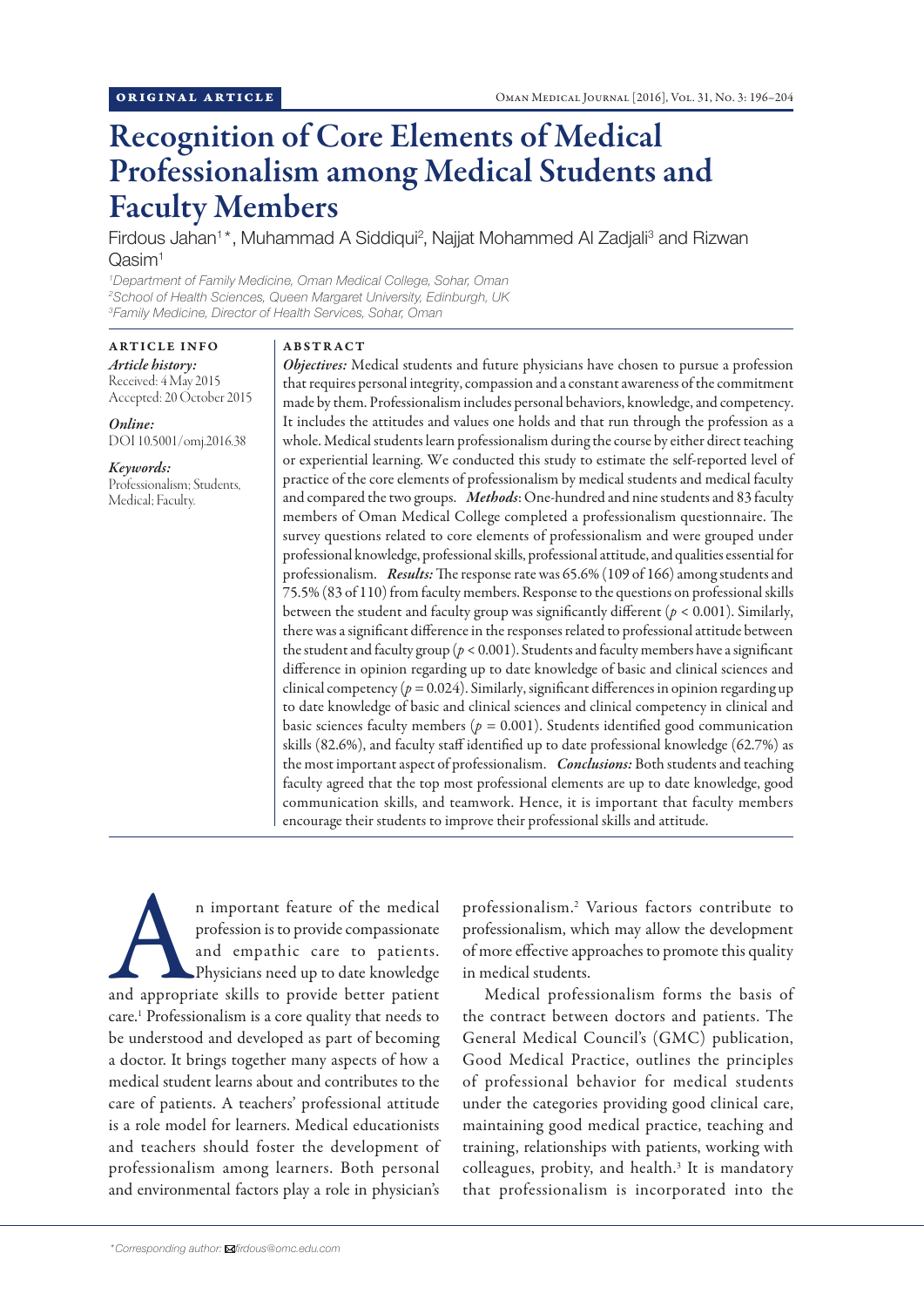undergraduate curriculum so students can learn this attribute from the very beginning. The American Board of Internal Medicine (ABIM) established Project Professionalism, which sought to define the components of medical professionalism, including altruism, accountability, excellence, duty, honor/ integrity and respect.<sup>4</sup> It is clear that the development of professionalism evolves over time by a process of exploration and reflection.<sup>5</sup>

The medical profession now recognizes the importance of professionalism in medical students and wants to promote curriculum integration and early introduction of experiential learning in the undergraduate curriculum.<sup>6</sup> Medical education and curriculum should provide multiple learning opportunities for gaining experience in and reflecting on the concepts and principles of medical professionalism for better patient care.<sup>7</sup> Doctors' actual behavior in clinical practice determines professionalism. This quality requires integrity, honesty, the ability to communicate effectively with patients, and respect for patient autonomy.<sup>8</sup> Medical students learn professionalism during the course either by direct teaching or experiential learning that help students to prioritize their learning needs and make the best use of the time available.<sup>9</sup>

The learning experience, with feedback from teachers and peers, helps students to learn appropriate professional attitude in clinical practice. Professionalism is a characteristic that cannot be established effectively without the direct participation of the learner with both a willingness and an attitude to change.10 Encouraging students to experience a sense of responsibility may help them to build team working skills and self-directed learning and professionalism.<sup>11</sup> Feedback on professionalism must be based on valid and reliable observations. Teachers need to understand how their students view themselves and their professional roles.12–14

The purpose of this study was to estimate the self-reported level of practice of the core elements of professionalism by medical students and medical faculty and compare the two groups.

### METHODS

The study comprised of a survey of medical students, clinicians, and teaching faculty members using a self-reported questionnaire. The questionnaire comprised of four sections. The first section consisted

of demographic details of participants and sections two to four contained questions on professional knowledge and skills [Table 1]. Each question had five response options (strongly agree, agree, neutral, disagree, strongly disagree). The last section included the essential components of professionalism.

The ethical review committee approved the questionnaire, and participants were enrolled after obtaining written informed consent. Two research assistants were educated about the questionnaire and were trained in the data collection procedure, which included identification, recruitment, data collection, and obtaining written informed consent. The questionnaire was developed as a result of a literature search for studies of core elements of medical professionalism measures. The questionnaire was reviewed and finalized after several brainstorming sessions and discussions so that the questionnaire would maximize the validity and reliability. Previous studies have suggested methods to improve response rates by including a relevant topic, offering feedback, the length of questionnaires, and assurance of confidentiality, incentives, and personal contact. All questionnaires were included in the analysis, and there were no missing responses.

Statistical analysis was performed using SPSS Statistics (SPSS Statistics Inc., Chicago, US) version 20.0. Data was expressed in frequencies and percentages for questionnaire responses that were numerical. Cross tabulation was performed to determine if there was a relationship between subgroups. The chi-square test was used for categorical data and the Mann-Whitney test to compare differences between two groups with nonparametric continuous data.

# **RESULTS**

Out of the 166 students (80 clinical and 86 preclinical) contacted for this trial, 109 students participated giving a response rate of 65.6%. The age of students ranged from 21 to 26 years with a mean age of 24.0±0.1.

The majority of students were female (82.6%). Most students (60.0%) were in the seventh year of study (clinical year), and 40.0% were from the fifth year (pre-clinical year). Nearly two-thirds ( $n = 81$ ; 74.3%) of participants were local, and the rest were international students.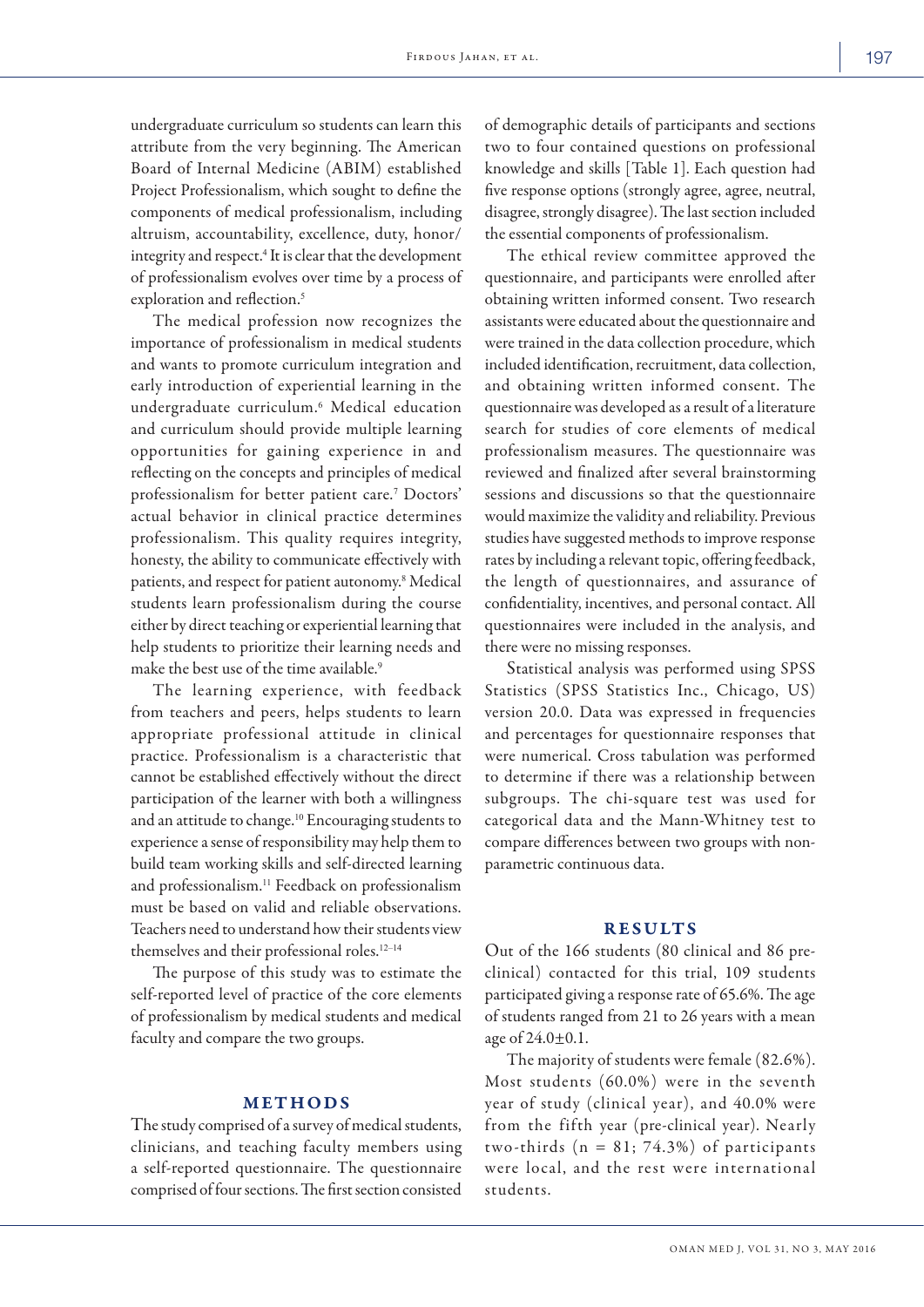| Question                                                                                                          | <b>Strongly</b><br>agree | Agree     | <b>Neutral</b> | <b>Disagree</b> | <b>Strongly</b><br>disagree |
|-------------------------------------------------------------------------------------------------------------------|--------------------------|-----------|----------------|-----------------|-----------------------------|
| Professional knowledge                                                                                            |                          |           |                |                 |                             |
| I am up to date with my knowledge of basic<br>and clinical sciences and clinical competency                       | 11(10.1)                 | 74(67.9)  | 20(18.3)       | 4(3.7)          | 0(0.0)                      |
| Professional skills                                                                                               |                          |           |                |                 |                             |
| I can do self-management planning for learning                                                                    | 7(6.4)                   | 46(42.2)  | 19(17.4)       | 34(31.2)        | 3(2.8)                      |
| I am able to do self-restraint/risk management                                                                    | 4(3.7)                   | 63(57.8)  | 29(26.6)       | 13(11.9)        | 0(0.0)                      |
| My physical health is appropriate                                                                                 | 33(30.3)                 | 57(52.3)  | 10(9.2)        | 7(6.4)          | 2(1.8)                      |
| My mental health is appropriate                                                                                   | 60(55.0)                 | 39(35.8)  | 2(1.8)         | 5(4.6)          | 3(2.8)                      |
| I have lifelong learning skills; I can solve<br>problems and make appropriate decision, self-<br>directed learner | 21(19.3)                 | 61(56.0)  | 25(22.9)       | 1(0.9)          | 1(0.9)                      |
| I can do team work                                                                                                | 18(16.7)                 | 70 (64.8) | 19(17.4)       | 1(0.9)          | 1(0.9)                      |
| I have good communication skills                                                                                  | 20(18.3)                 | 62(56.9)  | 22(20.2)       | 4(3.7)          | 1(0.9)                      |
| I am comfortable with foreign language skills                                                                     | 5(4.6)                   | 22(20.4)  | 16(14.7)       | 48 (44.4)       | 18(16.7)                    |
| I have creative/logical/critical thinking                                                                         | 24(22.0)                 | 70 (64.2) | 10(9.2)        | 5(4.6)          | 0(0.0)                      |
| <b>Professional Attitude</b>                                                                                      |                          |           |                |                 |                             |
| I understand hospital/clinic setup (service<br>oriented)                                                          | 20(18.3)                 | 72(66.1)  | 15(13.8)       | 2(1.8)          | 0(0.0)                      |
| I have respect for others and myself                                                                              | 65(59.6)                 | 43 (39.4) | 1(0.9)         | 0(0.0)          | 0(0.0)                      |
| I am a role model                                                                                                 | 24(22.0)                 | 52 (47.7) | 30(27.5)       | 3(2.8)          | 0(0.0)                      |
| I have good etiquette/humanity                                                                                    | 55(50.5)                 | 52(47.7)  | 2(1.8)         | 0(0.0)          | 0(0.0)                      |
| I prefer ethical thinking and behavior                                                                            | 11(10.1)                 | 18(16.5)  | 14(12.8)       | 46(42.2)        | 20(18.3)                    |
| I am self-confident                                                                                               | 8(7.3)                   | 40(36.7)  | 27(24.8)       | 25(22.9)        | 9(8.3)                      |
| I always maintain integrity/honesty                                                                               | 39(35.8)                 | 61(56.0)  | 6(5.5)         | 1(0.9)          | 2(1.8)                      |
| I do regular self-assessment                                                                                      | 7(6.4)                   | 27(24.8)  | 38 (34.9)      | 29(26.6)        | 8(7.3)                      |
| I have appropriate appearance/behavior                                                                            | 47(43.1)                 | 57(52.3)  | 3(2.8)         | 2(1.8)          | 0(0)                        |
| I am fully aware of patient safety                                                                                | 38 (34.9)                | 56(51.4)  | 11(10.1)       | 3(2.8)          | 1(0.9)                      |
| I always reflect on my knowledge and practice                                                                     | 3(2.8)                   | 33(30.3)  | 38 (34.9)      | 26(23.9)        | 9(8.3)                      |

|  |  | Table 1: Students' perception of their professional knowledge and skills. |
|--|--|---------------------------------------------------------------------------|
|--|--|---------------------------------------------------------------------------|

*Data presented as n (%).*

Pre-clinical and clinical students showed no significant differences in opinion regarding having updated knowledge of basic and clinical sciences and clinical competency (*p =* 0.889). The student's perception of their professional skills ( $p = 0.874$ ) and attitude ( $p = 0.469$ ) was not significantly different between the study group years. With regards to the student's attitude, no significant difference was observed in all given options except patient safety (*p* < 0.030) [Table 1].

Fifth and seventh-year medical students were asked about qualities they thought were essential for professionalism [Table 2]. The top five qualities essential for professionalism as determined by the students are shown in Figure 1. The top quality was good communication (82.6%). Respect for others (35.8%) and physical and mental health (35.8%) shared the fifth place.





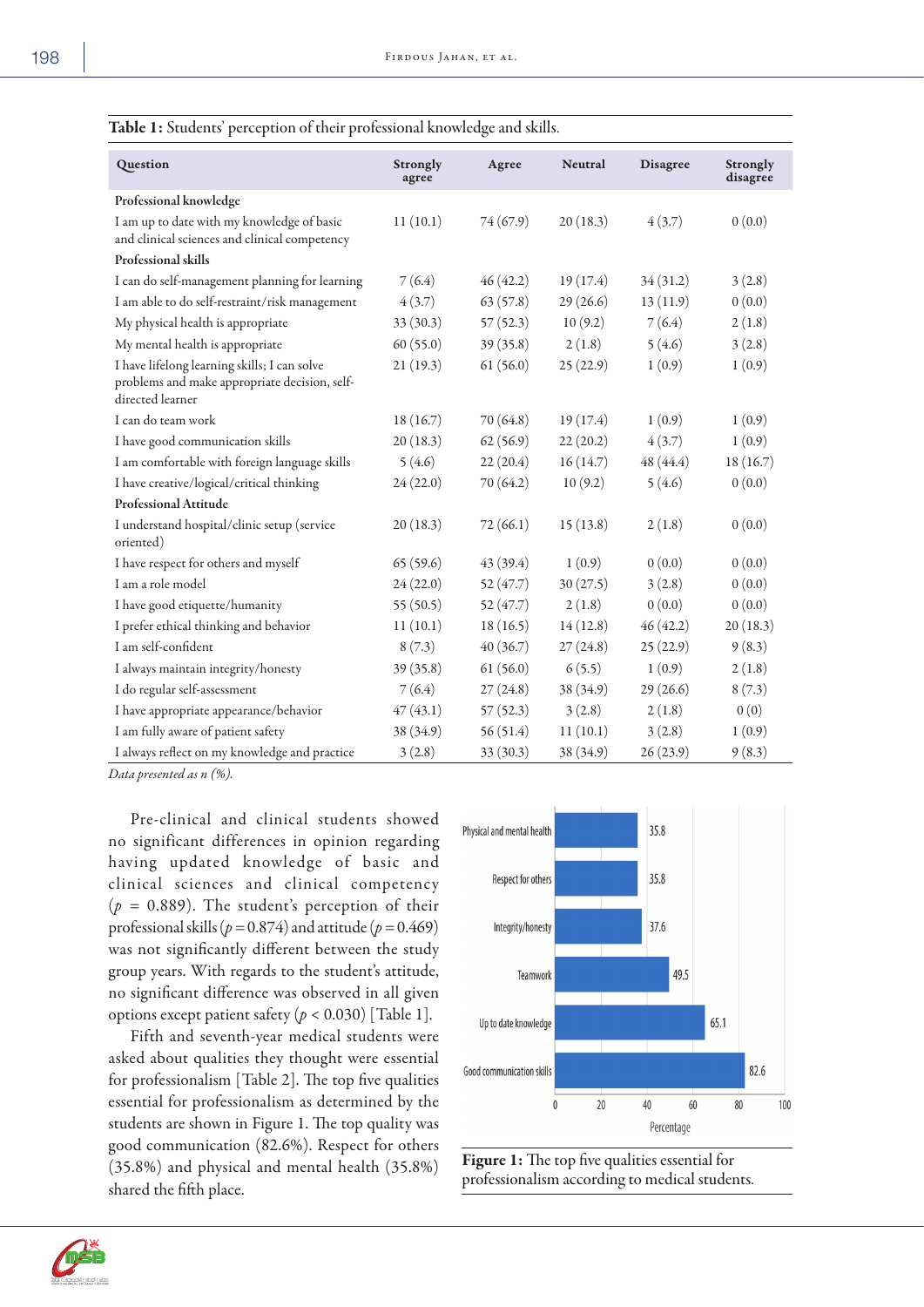| Qualities                         | Fifth<br>year<br>$n = 44$ | Seventh<br>year<br>$n = 65$ | $p$ -value | Qualities                              | Fifth<br>year<br>$n = 44$ | Seventh<br>year<br>$n = 65$ | $p$ -value |
|-----------------------------------|---------------------------|-----------------------------|------------|----------------------------------------|---------------------------|-----------------------------|------------|
| Good communication skills         |                           |                             | 0.434      | Self-confidence/self-efficacy          |                           |                             | 0.637      |
| Yes                               | 35(79.5)                  | 55 (84.6)                   |            | Yes                                    | 13(29.5)                  | 17(26.2)                    |            |
| No                                | 9(20.5)                   | 10(15.4)                    |            | No                                     | 31(70.5)                  | 48 (73.8)                   |            |
| Up to date professional knowledge |                           |                             | 0.835      | Logical/critical/creative thinking     |                           |                             | 0.311      |
| Yes                               | 29(65.9)                  | 42(64.6)                    |            | Yes                                    | 14(31.8)                  | 15(23.1)                    |            |
| No                                | 15(34.1)                  | 23(35.4)                    |            | No                                     | 30(68.2)                  | 50(76.9)                    |            |
| <b>Teamwork</b>                   |                           |                             | 0.755      | Lifelong/self-directed learning skills |                           |                             | 0.730      |
| Yes                               | 21(47.7)                  | 33(50.8)                    |            | Yes                                    | 7(15.9)                   | 12(18.5)                    |            |
| No                                | 23(52.3)                  | 32(49.2)                    |            | No                                     | 37(84.1)                  | 53 $(81.5)$                 |            |
| Integrity/honesty                 |                           |                             | 0.824      | Foreign language skills                |                           |                             | 0.162      |
| Yes                               | 16(36.4)                  | 25(38.5)                    |            | Yes                                    | 2(4.5)                    | 8(12.3)                     |            |
| No                                | 28(63.6)                  | 40(61.5)                    |            | N <sub>o</sub>                         | 42(95.5)                  | 57(87.7)                    |            |
| Respect for others                |                           |                             | 0.752      | Self-management                        |                           |                             | 0.168      |
| Yes                               | 15(34.1)                  | 24(36.9)                    |            | Yes                                    | 2(4.5)                    | 8(12.3)                     |            |
| No                                | 29(65.9)                  | 41(63.1)                    |            | N <sub>o</sub>                         | 42(95.5)                  | 57(87.7)                    |            |
| Ethical thinking and behavior     |                           |                             | 0.700      | Appearance/behavior                    |                           |                             | 0.940      |
| Yes                               | 14(31.8)                  | 23(35.4)                    |            | Yes                                    | 4(9.1)                    | 6(9.2)                      |            |
| No                                | 30(68.2)                  | 42(64.6)                    |            | No                                     | 40(90.9)                  | 59(90.8)                    |            |
| Physical and mental health        |                           |                             | 0.752      | Service oriented                       |                           |                             | 0.941      |
| Yes                               | 15(34.1)                  | 24(36.9)                    |            | Yes                                    | 2(4.5)                    | 3(4.6)                      |            |
| No                                | 29(65.9)                  | 41(63.1)                    |            | No                                     | 42(95.5)                  | 62(95.4)                    |            |
| Patient safety                    |                           |                             | 0.029      | Etiquette                              |                           |                             | 0.911      |
| Yes                               | 18(40.9)                  | 14(21.5)                    |            | Yes                                    | 2(4.5)                    | 3(4.6)                      |            |
| No                                | 26(59.1)                  | 51(78.5)                    |            | N <sub>o</sub>                         | 42(95.5)                  | 62(95.4)                    |            |
| Humanity                          |                           |                             | 0.342      | Self-restraint/risk management         |                           |                             | 0.240      |
| Yes                               | 15(34.1)                  | 17(26.2)                    |            | Yes                                    | 0(0.0)                    | 2(3.1)                      |            |
| No                                | 29(65.9)                  | 48(73.8)                    |            | N <sub>o</sub>                         | 44(100)                   | 63 (96.9)                   |            |

Table 2: Self-reported response on qualities for professionalism in fifth and seventh-year students.

*Data presented as n (%).*

Out of the 110 teaching faculty members contacted for this trial, 83 participated in the study giving a response rate of 75.5%.

Their age ranged from 30–57 years with mean age of 41.2±6.7 years. Of the total participants, 43 (51.8%) were female, and 40 (48.2%) were male. Over half (n = 51; 61.4%) were academic general practitioners, 15 (18.1%) were clinical faculty, and 17 (20.5%) were from the basic sciences faculty.

Among participants from the clinical faculty, 22 (26.5%) had fewer than five years experience, 38 (45.8%) had 5–10 years' experience and 23 (27.7%) had over 10 years' experience.

The faculty members perception of their professional knowledge and skills is shown in Table 3. A significant statistical difference was observed between clinical and basic sciences faculty



Figure 2: The top five qualities of practice or skills essential for professionalism according to faculty members.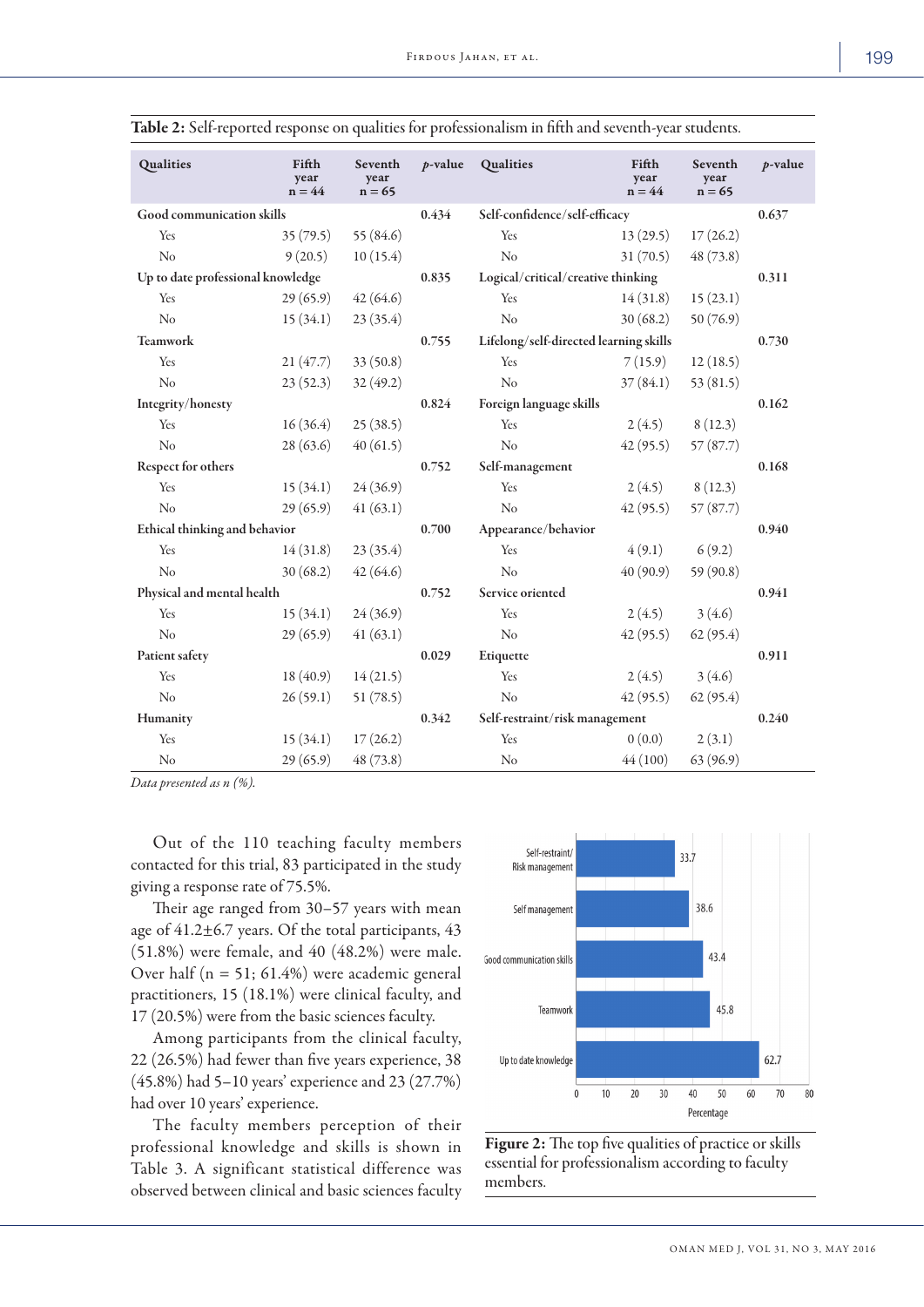members regarding up to date knowledge and clinical competency ( $p < 0.001$ ). The perception of professional skills between the two faculty groups was not significant (*p =* 0.094). Study data showed that perception of professional attitude in the basic sciences and clinical faculty group was not significantly different  $(p = 0.267)$ .

Clinical and basic sciences faculty members were also asked about the qualities they believed to be essential for professionalism [Table 4]. They answered yes/no questions to determine the attributes they believed to be essential for professionalism. Sixtytwo percent thought that up to date professional knowledge was an essential attribute [Figure 2]. We observed a statistically significant difference in gender with regard to logical/critical/creative thinking ( $p = 0.031$ ), integrity/honesty ( $p = 0.055$ ), and ethical thinking and behavior  $(p = 0.014)$ professional qualities.

Students and faculty members had a significant difference in opinion regarding up to date knowledge of basic and clinical sciences and clinical competency (*p =* 0.024). Similarly, the perception of professional skills ( $p = 0.001$ ) and attitude ( $p = 0.001$ ) was

| <b>Table 3:</b> Faculty perception of their professional knowledge and skills.                                       |                       |             |                |                 |                                    |  |  |  |
|----------------------------------------------------------------------------------------------------------------------|-----------------------|-------------|----------------|-----------------|------------------------------------|--|--|--|
| Question                                                                                                             | <b>Strongly Agree</b> | Agree       | <b>Neutral</b> | <b>Disagree</b> | <b>Strongly</b><br><b>Disagree</b> |  |  |  |
| Professional knowledge                                                                                               |                       |             |                |                 |                                    |  |  |  |
| I am updated with my knowledge<br>of basic and clinical sciences and<br>clinical competency                          | 23(27.7)              | 46(55.4)    | 12(14.5)       | 2(2.4)          | 0(0.0)                             |  |  |  |
| <b>Professional skills</b>                                                                                           |                       |             |                |                 |                                    |  |  |  |
| I can do self-management planning<br>for learning                                                                    | 18(21.7)              | 56 (67.5)   | 9(10.8)        | 0(0.0)          | 0(0.0)                             |  |  |  |
| I am able to do self-restraint/risk<br>management                                                                    | 10(12.0)              | 57 (68.7)   | 16(19.3)       | 0(0.0)          | 0(0.0)                             |  |  |  |
| My physical health is appropriate                                                                                    | 27(32.5)              | 33 (39.8)   | 22 (26.5)      | 1(1.2)          | 0(0.0)                             |  |  |  |
| My mental health is appropriate                                                                                      | 37 (44.6)             | 39 (47.0)   | 7 (8.4)        | 0(0.0)          | 0(0.0)                             |  |  |  |
| I have lifelong learning skills; I<br>can solve problems and make<br>appropriate decisions; self-directed<br>learner | 27(32.5)              | 45 (54.2)   | 10(12.0)       | 1(1.2)          | 0(0.0)                             |  |  |  |
| I can do teamwork                                                                                                    | 27(32.5)              | 44(53.0)    | 12(14.5)       | 0(0.0)          | 0(0.0)                             |  |  |  |
| I have good communication skills                                                                                     | 26(31.3)              | 49(59.0)    | 8(9.6)         | 0(0.0)          | 0(0.0)                             |  |  |  |
| I am comfortable with foreign<br>language skills                                                                     | 20(24.1)              | 50(60.2)    | 13(15.7)       | 0(0.0)          | 0(0.0)                             |  |  |  |
| I have creative/logical/critical<br>thinking                                                                         | 15(18.1)              | 46 (55.4)   | 22 (26.5)      | 0(0.0)          | 0(0.0)                             |  |  |  |
| Professional attitude                                                                                                |                       |             |                |                 |                                    |  |  |  |
| I understand hospital/clinic setup<br>(service oriented)                                                             | 23(27.7)              | 50(60.2)    | 10(12.0)       | 0(0.0)          | 0(0.0)                             |  |  |  |
| I have respect for others and self                                                                                   | 47(56.6)              | 31(37.3)    | 5(6.0)         | 0(0.0)          | 0(0.0)                             |  |  |  |
| I am a role model                                                                                                    | 17(20.5)              | 43(51.8)    | 23(27.7)       | 0(0.0)          | 0(0.0)                             |  |  |  |
| I have good etiquette/humanity                                                                                       | 33(39.8)              | 42(50.6)    | 8(9.6)         | 0(0.0)          | 0(0.0)                             |  |  |  |
| I prefer ethical thinking and<br>behavior                                                                            | 33(39.8)              | 39 (47.0)   | 11(13.3)       | 0(0.0)          | 0(0.0)                             |  |  |  |
| I am self-confident                                                                                                  | 19(22.9)              | 55 $(66.3)$ | 9(10.8)        | 0(0.0)          | 0(0.0)                             |  |  |  |
| I always maintain integrity/<br>honesty                                                                              | 25(30.1)              | 44(53.0)    | 12(14.5)       | 2(2.4)          | 0(0.0)                             |  |  |  |
| I do regular self-assessment                                                                                         | 23(27.7)              | 36 (43.4)   | 19(22.9)       | 5(6.0)          | 0(0.0)                             |  |  |  |
| I have appropriate appearance/<br>behavior                                                                           | 21(25.3)              | 45(54.2)    | 17(20.5)       | 0(0.0)          | 0(0.0)                             |  |  |  |
| I am fully aware of patient safety                                                                                   | 32 (38.6)             | 33 (39.8)   | 18 (21.7)      | 0(0.0)          | 0(0.0)                             |  |  |  |
| I always reflect on my knowledge<br>and practice                                                                     | 18(21.7)              | 51(61.4)    | 14(16.9)       | 0(0.0)          | 0(0.0)                             |  |  |  |

*Data presented as n (%).*

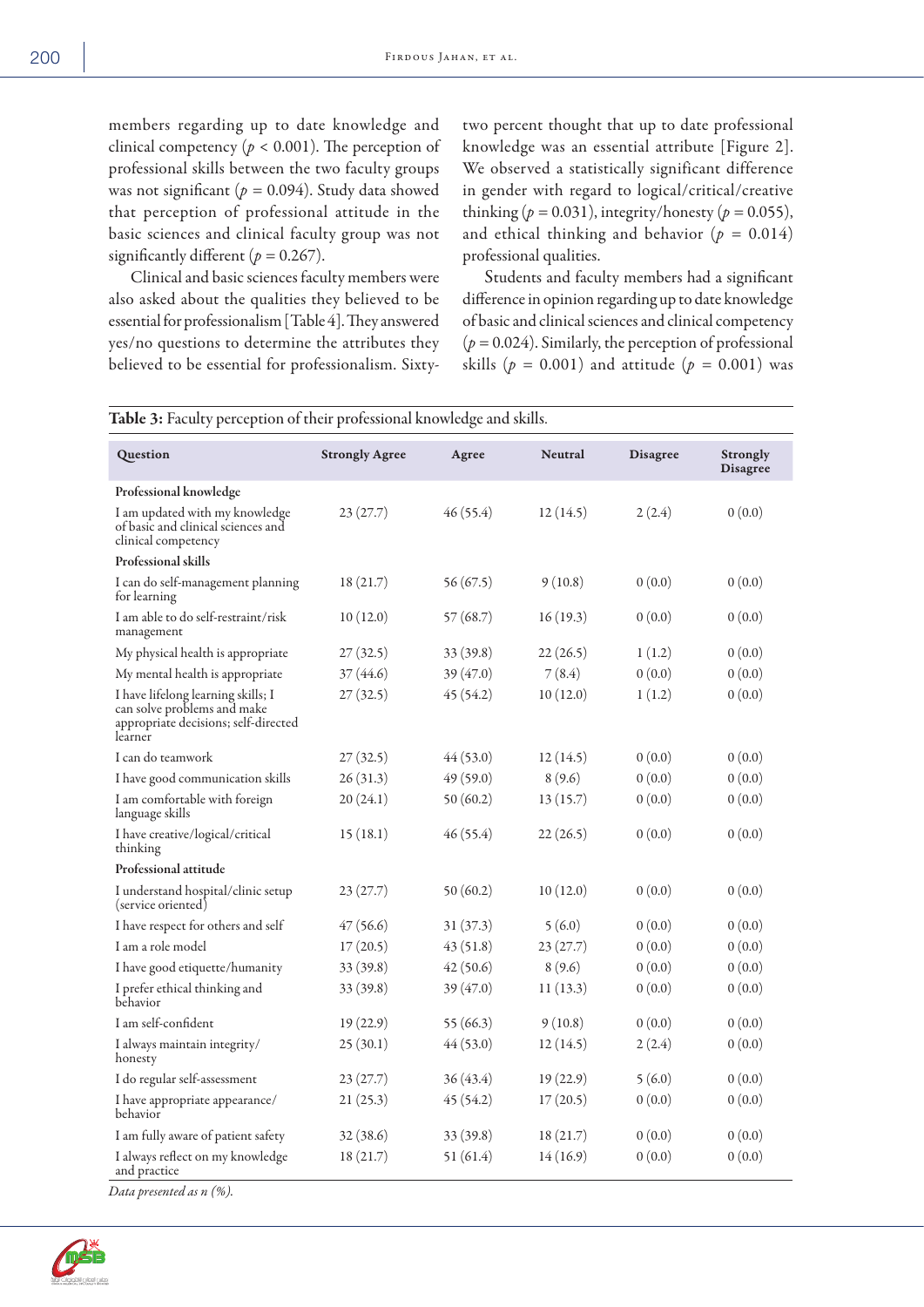| Qualities                          | Clinical<br>$n = 66$ | <b>Basic</b><br>science<br>$n = 17$ | $p$ -value | Qualities                              | Clinical<br>$n = 66$ | <b>Basic</b><br>science<br>$n = 17$ | $p$ -value |
|------------------------------------|----------------------|-------------------------------------|------------|----------------------------------------|----------------------|-------------------------------------|------------|
| Up to date knowledge               |                      |                                     | 0.001      | Physical and mental health             |                      |                                     | 0.542      |
| Yes                                | 47(71.2)             | 5(29.4)                             |            | Yes                                    | 15(22.7)             | 5(29.4)                             |            |
| No                                 | 19(28.8)             | 12(70.6)                            |            | No                                     | 51(77.3)             | 12(70.6)                            |            |
| <b>Teamwork</b>                    |                      |                                     | < 0.001    | Ethical thinking and behavior          |                      |                                     | 0.341      |
| Yes                                | 37(56.1)             | 1(5.9)                              |            | Yes                                    | 13(19.7)             | 5(29.4)                             |            |
| No                                 | 29(43.9)             | 16(94.1)                            |            | No                                     | 53(80.3)             | 12(70.6)                            |            |
| Good communication skills          |                      |                                     | 0.016      | Lifelong/self-directed learning skills |                      |                                     | 0.923      |
| Yes                                | 33(50.0)             | 3(17.6)                             |            | Yes                                    | 11(16.7)             | 3(17.6)                             |            |
| N <sub>o</sub>                     | 33(50.0)             | 14(82.4)                            |            | N <sub>o</sub>                         | 55(83.3)             | 14(82.4)                            |            |
| Patient safety                     |                      |                                     | 0.019      | Service oriented                       |                      |                                     | 0.071      |
| Yes                                | 23(34.8)             | 1(5.9)                              |            | Yes                                    | 11(16.7)             | 0(0.0)                              |            |
| No                                 | 43(65.2)             | 16(94.1)                            |            | No                                     | 55(83.3)             | 17(100.0)                           |            |
| Self-management                    |                      |                                     | 0.002      | Respect for others                     |                      |                                     | 0.785      |
| Yes                                | 20(30.3)             | 12(70.6)                            |            | Yes                                    | 21(31.8)             | 6(35.3)                             |            |
| No                                 | 46(69.7)             | 5(29.4)                             |            | No                                     | 45(68.2)             | 11(64.7)                            |            |
| Self-restraint/risk management     |                      |                                     | 0.251      | Self-confidence/self-efficacy          |                      |                                     | 0.091      |
| Yes                                | 20(30.3)             | 8(47.1)                             |            | Yes                                    | 10(15.2)             | 7(41.2)                             |            |
| N <sub>o</sub>                     | 46(69.7)             | 9(52.9)                             |            | No                                     | 56(84.8)             | 10(58.8)                            |            |
| Humanity                           |                      |                                     | 0.353      | Appearance/behavior                    |                      |                                     | 0.426      |
| Yes                                | 19(28.8)             | 3(17.6)                             |            | Yes                                    | 7(10.6)              | 3(17.6)                             |            |
| N <sub>o</sub>                     | 47(71.2)             | 14(82.4)                            |            | N <sub>o</sub>                         | 59 (89.4)            | 14(82.4)                            |            |
| Integrity/honesty                  |                      |                                     | 0.164      | Etiquette                              |                      |                                     | 0.003      |
| Yes                                | 16(24.2)             | 7(41.2)                             |            | Yes                                    | 5(7.6)               | 6(35.3)                             |            |
| N <sub>o</sub>                     | 50(75.8)             | 10(58.8)                            |            | No                                     | 61(92.4)             | 11(64.7)                            |            |
| Logical/critical/creative thinking |                      |                                     | 0.164      | Foreign language skills                |                      |                                     | 0.210      |
| Yes                                | 16(24.2)             | 7(41.2)                             |            | Yes                                    | 5(7.6)               | 3(17.6)                             |            |
| N <sub>o</sub>                     | 50(75.8)             | 10(58.8)                            |            | N <sub>o</sub>                         | 61(92.4)             | 14(82.4)                            |            |

Table 4: Self-reported response on qualities for professionalism by clinical and basic sciences faculty members.

*Data presented as n (%).*

significantly different between the two student year groups.

In Table 5, we compared the responses of faculty members and students to attributes they believed to be essential for professionalism.

# DISCUSSION

Professionalism is a critical quality needed by physicians to provide competent and compassionate care to patients. It encompasses a set of values and behaviors that underpin the social contract between the public and the medical profession.<sup>15</sup> Physicians should uphold the highest standards of ethical and professional behavior in all their actions and activities, the practice of medicine involves trust between the patient and their doctor.

In our study, most students agreed that up to date knowledge is an important attribute. Students felt positive about their professional skills but did not feel comfortable with their foreign language proficiency and self-management. Developing reflective skills were related to student's comfort with multi-tasking and self-directed learning, which helps to develop positive attitude in professionalism.16 Medical students perception of professionalism suggests that our current generation of learners may have a different perception of professionalism as it relates to specific behaviors. This raises the importance for teachers to clearly identify and make explicit the expectations of medical students as they interact in classroom and clinical settings.<sup>17</sup>

Two-thirds of students expressed that they see themselves as role models for others in professional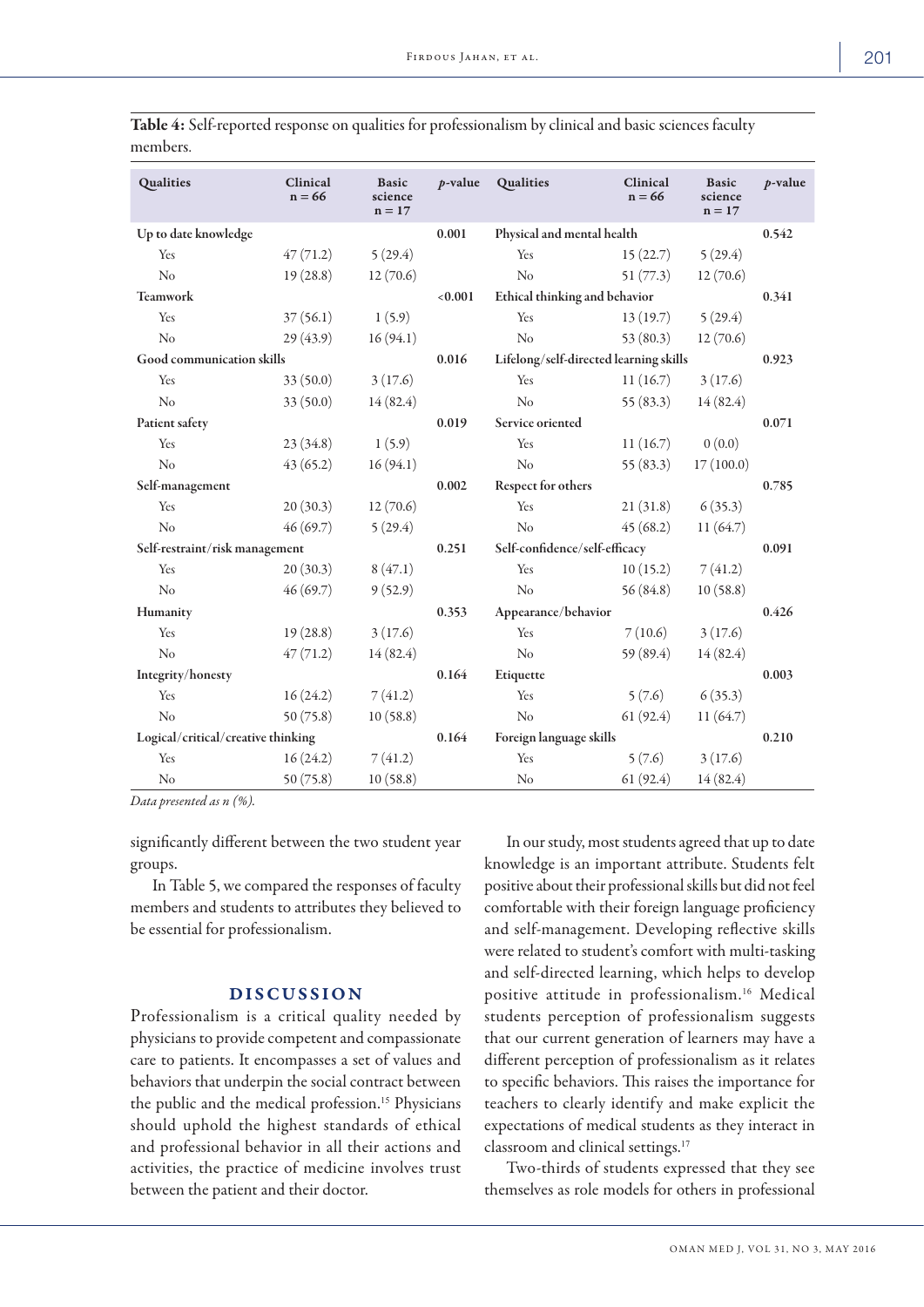| Qualities                      | Faculty<br>$n = 83$ | <b>Students</b><br>$n = 109$ | $p$ -value          | Qualities                              | Faculty<br>$n = 83$ | <b>Students</b><br>$n = 109$ | $p$ -value |
|--------------------------------|---------------------|------------------------------|---------------------|----------------------------------------|---------------------|------------------------------|------------|
| Good communication skills      |                     |                              | < 0.001             | Patient safety                         |                     |                              | 0.947      |
| Yes                            | 36(43.4)            | 90 (82.6)                    |                     | Yes                                    | 24(28.9)            | 32(29.4)                     |            |
| No                             | 47(56.6)            | 19(17.4)                     |                     | No                                     | 59(71.1)            | 77(70.6)                     |            |
| Up to date knowledge           |                     |                              | 0.722               | Humanity                               |                     |                              | 0.663      |
| Yes                            | 52(62.7)            | 71(65.1)                     |                     | Yes                                    | 22(26.5)            | 32(29.4)                     |            |
| No                             | 31(37.3)            | 38 (34.9)                    |                     | No                                     | 61(73.5)            | 77(70.6)                     |            |
| <b>Teamwork</b>                |                     |                              | 0.606               | Logical/critical/creative thinking     |                     |                              | 0.864      |
| Yes                            | 38(45.8)            | 54(49.5)                     |                     | Yes                                    | 23(27.7)            | 29(26.6)                     |            |
| N <sub>o</sub>                 | 45(54.2)            | 55(50.5)                     |                     | No                                     | 60(72.3)            | 80 (73.4)                    |            |
| Respect for others             |                     |                              | 0.639               | Self-confidence/self-efficacy          |                     |                              | 0.261      |
| Yes                            | 27(32.5)            | 39(35.8)                     |                     | Yes                                    | 17(20.5)            | 30(27.5)                     |            |
| N <sub>o</sub>                 | 56(67.5)            | 70 (64.2)                    |                     | N <sub>o</sub>                         | 66(79.5)            | 79 (72.5)                    |            |
| Integrity/honesty              |                     |                              | 0.149               | Lifelong/self-directed learning skills |                     |                              | 0.918      |
| Yes                            | 23(27.7)            | 41(37.6)                     |                     | Yes                                    | 14(16.4)            | 19 (17.4)                    |            |
| No                             | 60(72.3)            | 68 (62.4)                    |                     | No                                     | 69(83.1)            | 90(82.6)                     |            |
| Physical and mental health     |                     |                              | 0.082               | Etiquette                              |                     |                              | 0.031      |
| Yes                            | 20(24.1)            | 39(35.8)                     |                     | Yes                                    | 11(13.3)            | 5(4.6)                       |            |
| N <sub>o</sub>                 | 63(75.9)            | 70(64.2)                     |                     | N <sub>o</sub>                         | 72(86.7)            | 104(95.4)                    |            |
| Self-management                |                     |                              | < 0.001             | Foreign language skills                |                     |                              | 0.913      |
| Yes                            | 32(38.6)            | 10(9.2)                      |                     | Yes                                    | 8(9.6)              | 10(9.2)                      |            |
| No                             | 51(61.4)            | 99(90.8)                     |                     | No                                     | 75 (90.4)           | 99(90.8)                     |            |
| Self-restraint/risk management |                     | < 0.001                      | Service oriented    |                                        |                     | 0.031                        |            |
| Yes                            | 28(33.7)            | 2(1.8)                       |                     | Yes                                    | 11(13.3)            | 5(4.6)                       |            |
| No                             | 55 (66.3)           | 107(98.2)                    |                     | $\rm No$                               | 72(86.7)            | 104 (95.4)                   |            |
| Ethical thinking and behavior  |                     | 0.063                        | Appearance/behavior |                                        |                     | 0.518                        |            |
| Yes                            | 18(21.7)            | 37(33.9)                     |                     | Yes                                    | 10(12.0)            | 10(9.2)                      |            |
| N <sub>o</sub>                 | 65(78.3)            | 72(66.1)                     |                     | No                                     | 73 (88.0)           | 99 (90.8)                    |            |

Table 5: Comparison between faculty and students on their self-reported response on items of professionalism.

*Data presented as n (%).*

attitude and communication. The literature has reported that students identify the need for strong positive role models in their learning environment for effective evaluation of professionalism.18 A recent publication suggested that role modeling is an untapped educational resource that should be emphasized in faculty development initiatives.<sup>19</sup>

Although medical students expressed a positive attitude towards professionalism, they felt that ethical thinking and behavior was not a part of professionalism. One-third of students felt that they were not confident and that their self-assessment and knowledge reflection was not appropriate. Ginsburg et al,20,21 showed that behavior is contextual that the student's and the evaluator's perception often determine whether the unprofessional behavior is recorded or reported. There is no formal teaching of professionalism in the curriculum; however, there is continuous assessment and examinations such as clinical encounter and objective structured clinical examination (OSCE). Encouraging students to experience this sense of responsibility for one another at an early stage may help build teamworking skills and reduce destructive competition.<sup>22</sup> This poses a great challenge as to how we can teach and assess this attribute in the medical curriculum. Cruess<sup>23</sup> described the need for the explicit teaching of the definition and values of professionalism and that institutional leadership and support is needed to demonstrate its fundamental significance. Teaching and assessing professionalism makes student aware of its importance in clinical practice.<sup>24</sup>

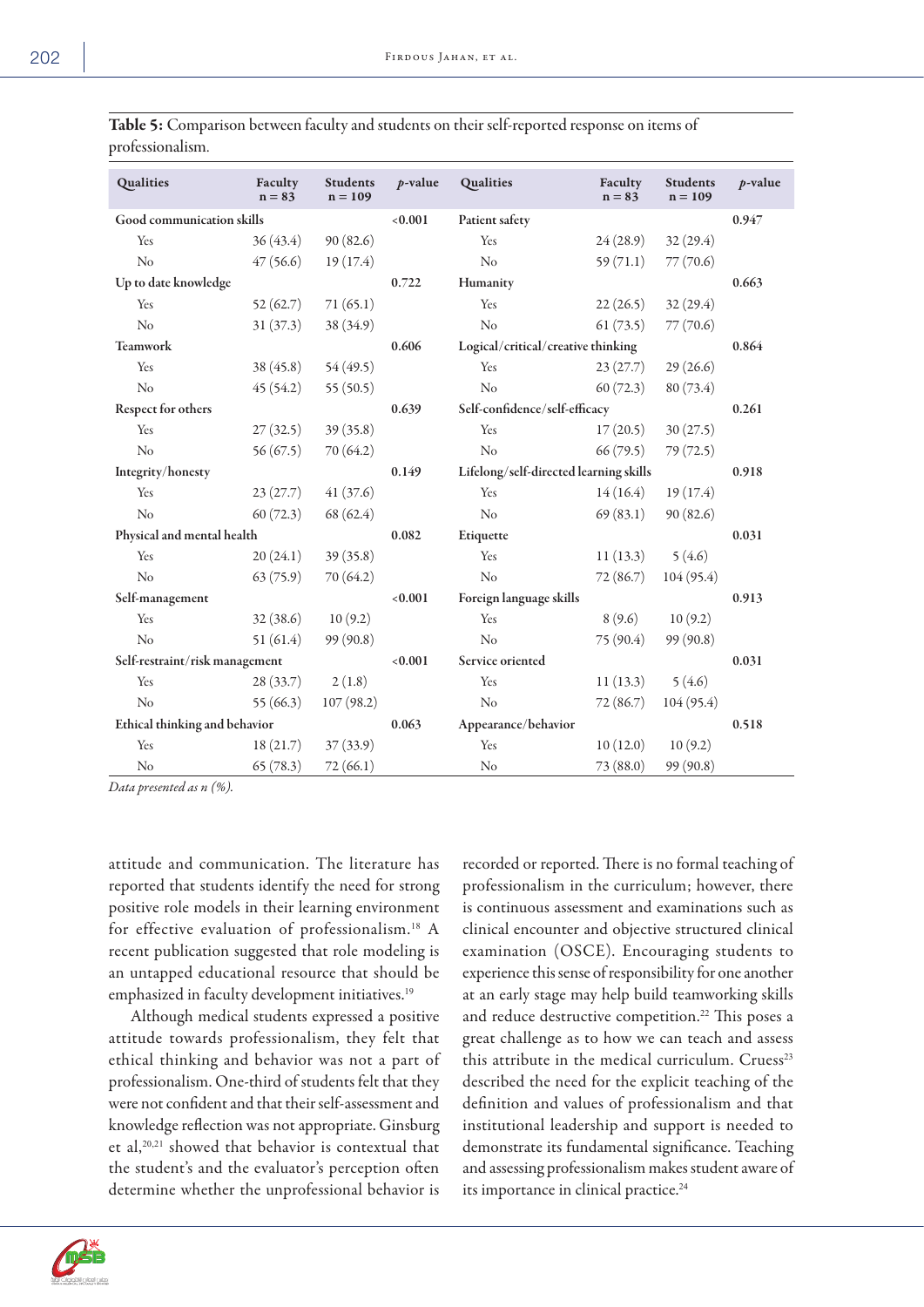Faculty were very positive about professionalism in up to date knowledge and competency. However, there was a significant difference between basic science and clinical faculty regarding teamwork, self-restraint, self-management, patient safety, and communication skills. Teachers in the health profession stimulate intrinsic motivation (motivation that stems not from external factors, such as grades and status, but from genuine interest and ambition) in their students and professionalism can be learned through practice and self-reflection on teaching practices and measuring the right behavior.25 Faculty and students agreed that the top qualities of professionalism were up to date knowledge, teamwork, and good communication skills. There was no statistically significant difference in good communication skills, self-management, and self-restraint/risk management between faculty and students. The literature also supports that encouraging participation and strengthening self-efficacy may help to enhance medical student performance and further motivation in learning strategies.<sup>26</sup>

Medical teachers need to encourage their students to elevate their professionalism. Our study population is well aware of this, and there is a consensus on a few attributes. Personal and environmental factors play an important role in the development of professionalism.27 One study showed that the core elements of professionalism can be taught but may not be fully assimilated by students, and student's perception in their first year of medical school might be different.<sup>28</sup> Professionalism as a whole is beneficial in patient care for all healthcare professionals. This should be seen as a necessary process to preserve and enhance our ability to meet the needs of our patients.29,30 Teaching and learning professionalism is an integral part of medical education. Assessment at all levels is mandatory for feedback, improvement, and to establish positive attributes in medical students.31,32

The sample size in this study limits the ability to generalize the results. However, some interesting trends highlight the need for further research. There are some agreements and some differences between students and faculty response, so further research is essential to determine the cause of such perceptional differences.

# CONCLUSION

Certain aspects of professionalism seem to be underdeveloped in medical students. To improve recognition of the relationship of physician self-care to the ability to care for patients, we need to recognize that personal and organizational factors influence the professionalism of individual physicians. These aspects of professionalism may need to be targeted for teaching and assessment so that students develop as professionally responsible practitioners. Students with a well-developed understanding of professionalism may be less involved in medical error and have the personal values to help them deal with error honestly and effectively.

#### *Disclosure*

The authors declared no conflicts of interest. No funding was received for this study.

#### references

- 1. Swick HM. Toward a normative definition of medical professionalism. Acad Med 2000 Jun;75(6):612-616.
- 2. Hilton SR, Slotnick HB. Proto-professionalism: how professionalisation occurs across the continuum of medical education. Med Educ 2005 Jan;39(1):58-65.
- 3. General Medical Council. Tomorrow's Doctors: Outcomes and standards for undergraduate medical education. London: GMC, 2009. [Cited April 2015]. Available form: http://www.gmc-uk.org/Tomorrow\_s\_Doctors\_1214. pdf\_48905759.pdf
- 4. ABIM Foundation. American Board of Internal Medicine; ACP-ASIM Foundation. American College of Physicians-American Society of Internal Medicine; European Federation of Internal Medicine. Medical professionalism in the new millennium: a physician charter. Ann Intern Med 2002 Feb;136(3):243-246.
- 5. Reiser SJ, Banner RS. The Charter on Medical Professionalism and the limits of medical power. Ann Intern Med 2003 May;138(10):844-846.
- 6. Shrank WH, Reed VA, Jernstedt GC. Fostering professionalism in medical education: a call for improved assessment and meaningful incentives. J Gen Intern Med 2004 Aug;19(8):887-892.
- 7. Swick H, Szenas P, Danoff D, Whitcomb M. Teaching professionalism in undergraduate medical education. JAMA1999;282: 830–2.
- 8. Epstein RM, Hundert EM. Defining and assessing professional competence. JAMA 2002 Jan;287(2):226- 235.
- 9. Kao A, Lim M, Spevick J, Barzansky B. Teaching and evaluating students' professionalism in US medical schools, 2002-2003. JAMA 2003 Sep;290(9):1151-1152.
- 10. Hatem CJ. Teaching approaches that reflect and promote professionalism. Acad Med 2003 Jul;78(7):709-713.
- 11. Stephenson A, Higgs R, Sugarman J. Teaching professional development in medical schools. Lancet 2001 Mar;357(9259):867-870.
- 12. Whitcomb ME. Medical professionalism: can it be taught? Acad Med 2005 Oct;80(10):883-884.
- 13. Coulehan J. Viewpoint: today's professionalism: engaging the mind but not the heart. Acad Med 2005  $Oct$ ;80(10):892-898.